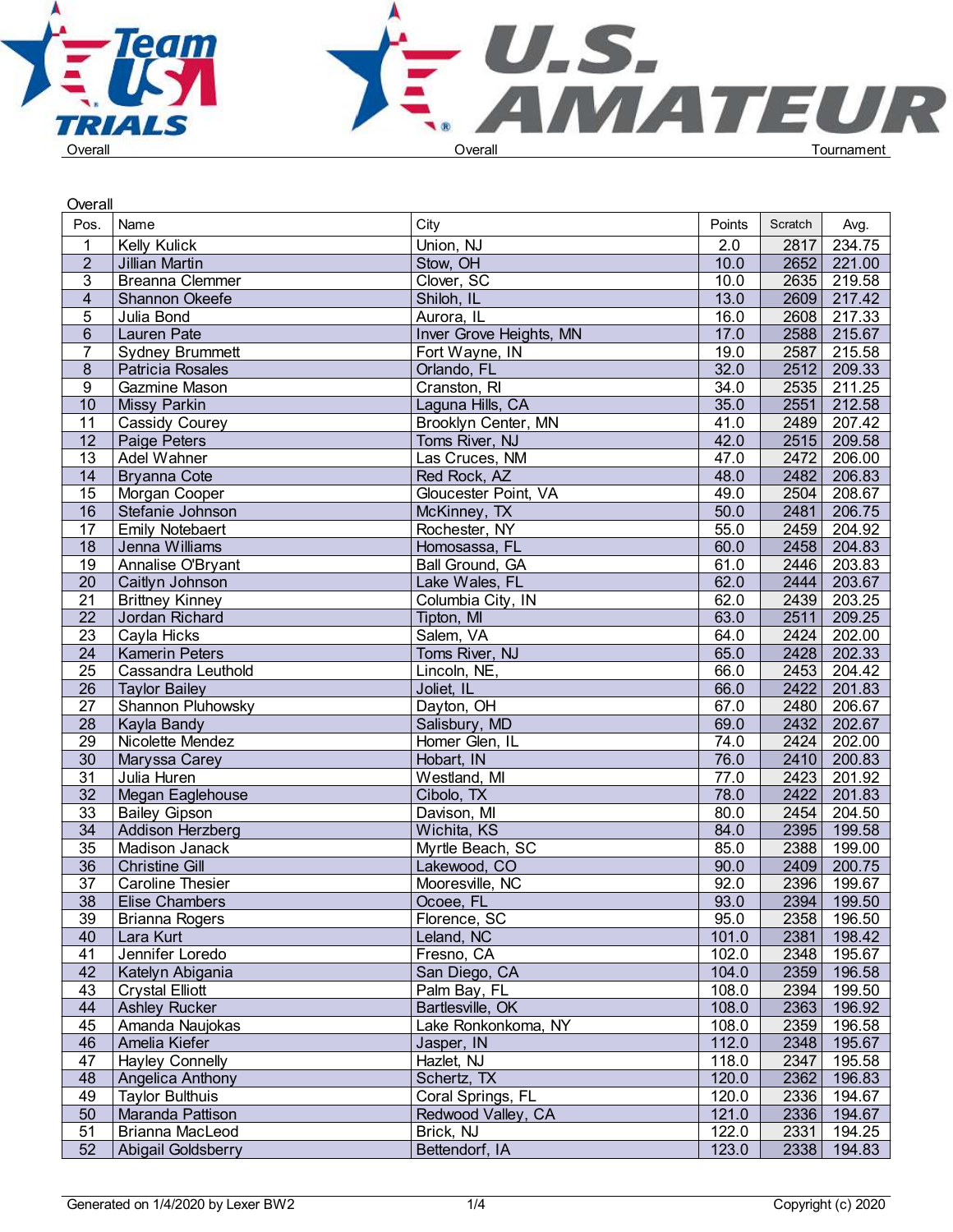



Overall (Next 1)

| Pos.            | Name                     | City              | Points | Scratch | Avg.        |  |
|-----------------|--------------------------|-------------------|--------|---------|-------------|--|
| 53              | Rebecca Lohse            | Chesterton, IN    | 123.0  | 2328    | 194.00      |  |
| $\overline{54}$ | Amelia Vasquez           | New Orleans, LA   | 124.0  | 2342    | 195.17      |  |
| $\overline{55}$ | Samantha Gainor          | Chesterfield, MI  | 125.0  | 2374    | 197.83      |  |
| $\overline{56}$ | Madison McCall           | New Orleans, LA   | 125.0  | 2334    | 194.50      |  |
| 57              | Taylor Davis             | Burton, MI        | 125.0  | 2325    | 193.75      |  |
| $\overline{58}$ | Leah Glazer              | Henderson, NV     | 126.0  | 2323    | 193.58      |  |
| $\overline{59}$ | Macailin Rodriguez       | Kentwood, MI      | 129.0  | 2329    | 194.08      |  |
| 60              | Chloe Skurzynski         | Princess Anne, MD | 130.0  | 2375    | 197.92      |  |
| 61              | Melanie Katen            | San Jose, CA      | 131.0  | 2325    | 193.75      |  |
| 62              | Cassidy Ray              | Herrin, IL        | 131.0  | 2320    | 193.33      |  |
|                 |                          |                   |        |         |             |  |
| 63              | <b>Brooke Roberts</b>    | Port Orange, FL   | 133.0  | 2320    | 193.33      |  |
| 64              | <b>Haley Carroll</b>     | Williamsville, NY | 134.0  | 2316    | 193.00      |  |
| 65              | Laura Branch             | Brockport, NY     | 135.0  | 1004    | 167.33      |  |
| 66              | Karina Capron            | Fremont, NE       | 136.0  | 2308    | 192.33      |  |
| 67              | Saige Yamada             | Kaneohe, HI       | 137.0  | 2338    | 194.83      |  |
| 68              | Brandi Branka            | Belleville, IL    | 137.0  | 2311    | 192.58      |  |
| 69              | Madison Bailey           | Rocklin, CA       | 142.0  | 2302    | 191.83      |  |
| 70              | <b>Elizabeth Ross</b>    | Schenectady, NY   | 143.0  | 2303    | 191.92      |  |
| 71              | Ashley Channell          | Morris Chapel, TN | 144.0  | 2303    | 191.92      |  |
| 72              | Averi Brown              | Columbus, OH      | 150.0  | 2301    | 191.75      |  |
| $\overline{73}$ | Olivia Komorowski        | Oshkosh, WI       | 150.0  | 2293    | 191.08      |  |
| $\overline{74}$ | Veronica Petrinec        | New Orleans, LA   | 153.0  | 2281    | 190.08      |  |
| $\overline{75}$ | <b>Alexis Neuer</b>      | Lewisburg, PA     | 158.0  | 2276    | 189.67      |  |
| 76              | <b>Emily Rettig</b>      | Cumming, GA       | 158.0  | 2274    | 189.50      |  |
| 77              | <b>Mabel Cummins</b>     | Antioch, TN       | 159.0  | 2279    | 189.92      |  |
| 78              | Shannon Grimm            | Fenton, MO        | 161.0  | 2283    | 190.25      |  |
| 79              | Hannah Forton            | Macomb, MI        | 161.0  | 2273    | 189.42      |  |
| 80              | Carlene Beyer            | Ogdensburg, WI    | 164.0  | 2301    | 191.75      |  |
| 81              | Sarah Gill               | Attleboro, MA     | 165.0  | 2266    | 188.83      |  |
| 82              | Yarelis Alvarez          | Rio Rancho, NM    | 165.0  | 2252    | 187.67      |  |
| 83              | Kristen Derr             | Sunbury, PA       | 167.0  | 2267    | 188.92      |  |
| 84              | Victoria Giardina        | Shelby Twp, MI    | 169.0  | 2260    | 188.33      |  |
| 85              | Rachel Strogin           | Mentor, OH        | 170.0  | 2282    | 190.17      |  |
| 86              | Caitlyn Chapman          | Waxahachie, TX    | 170.0  | 2267    | 188.92      |  |
| 87              | Katie Robb               | Swedesboro, NJ    | 172.0  | 2254    | 187.83      |  |
| 88              | Kailee Tubbs             | Flint, MI         | 173.0  | 2246    | 187.17      |  |
| 89              | Hana Roers               | Maple Grove, MN   | 174.0  | 2261    | 188.42      |  |
| 90              | Kaitlyn Eder             | Lithia, FL        | 175.0  |         | 2258 188.17 |  |
|                 |                          |                   |        |         |             |  |
| 91              | <b>Britaney Myers</b>    | Mechanicville, NY | 176.0  | 2277    | 189.75      |  |
| 92              | <b>Brooklyn Boudreau</b> | Snohomish, WA     | 177.0  | 2254    | 187.83      |  |
| 93              | Peyton Attig             | Oak Lawn, IL      | 178.0  | 2261    | 188.42      |  |
| 94              | Morgan Nunn              | Okla City, OK     | 185.0  | 2161    | 180.08      |  |
| 95              | Katelyn Orisek           | Yorkville, IL     | 186.0  | 2239    | 186.58      |  |
| 96              | Cara Stasel              | Bonaire, GA       | 189.0  | 2226    | 185.50      |  |
| 97              | <b>Haley Youker</b>      | East Syracuse, NY | 191.0  | 2197    | 183.08      |  |
| 98              | Sarah Florence           | Hammonton, NJ     | 192.0  | 2239    | 186.58      |  |
| 99              | McKenna Collier          | Brick, NJ         | 196.0  | 2235    | 186.25      |  |
| 100             | Megan Kolberg            | Sycamore, IL      | 196.0  | 2210    | 184.17      |  |
| 101             | Lyndsay Ennis            | Conway, SC        | 196.0  | 2195    | 182.92      |  |
| 102             | Faith Welch              | Savannah, TN      | 197.0  | 2234    | 186.17      |  |
| 103             | Montana Meyer            | St Louis,, MO     | 197.0  | 2218    | 184.83      |  |
| 104             | Lauren Tomaszewski       | Wylie, TX         | 197.0  | 2217    | 184.75      |  |
| 105             | Ranelle Ulanday          | Union, KY         | 197.0  | 2194    | 182.83      |  |
|                 |                          |                   |        |         |             |  |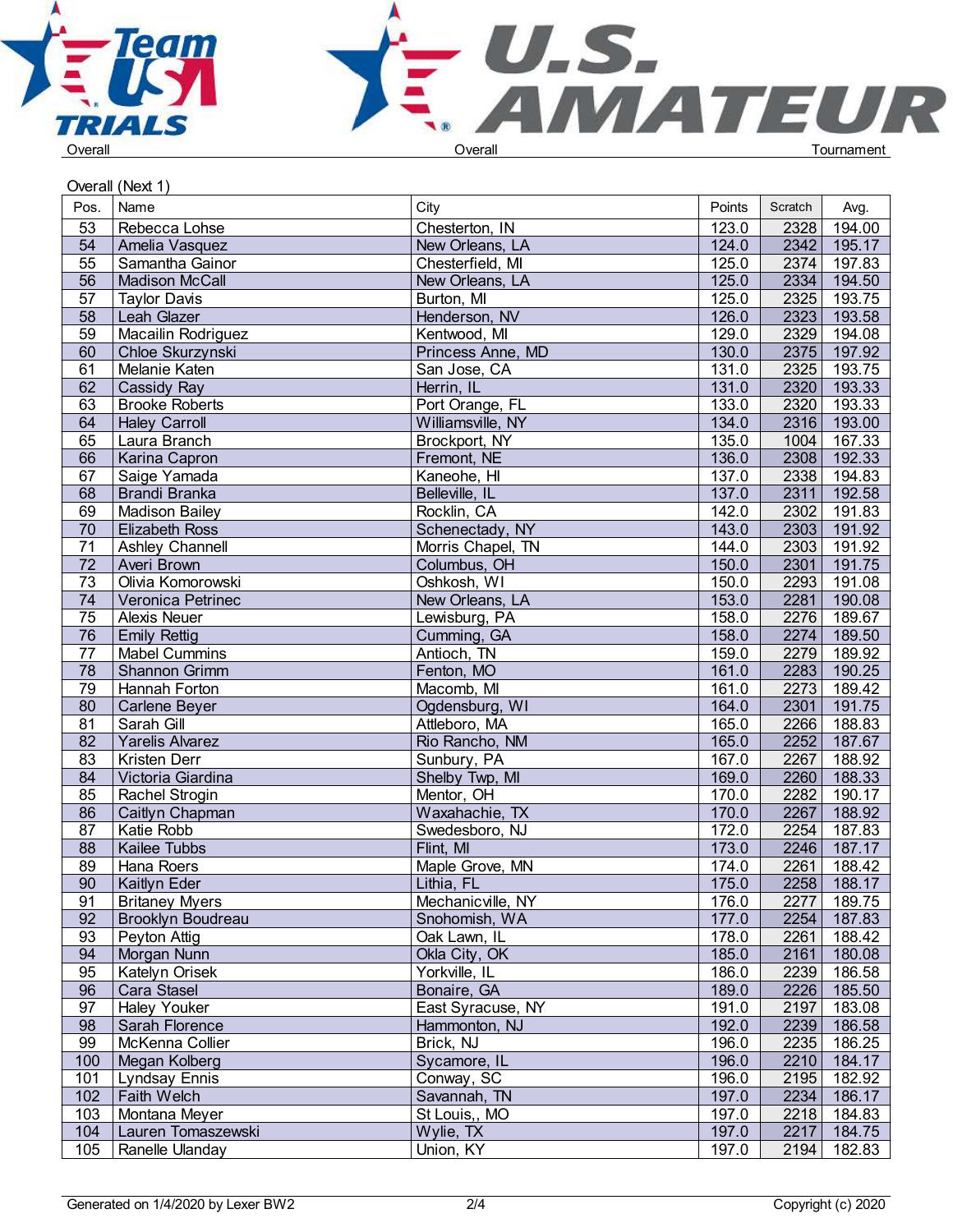



|                  | Overall (Next 2)          |                     |        |         |             |  |
|------------------|---------------------------|---------------------|--------|---------|-------------|--|
| Pos.             | Name                      | City                | Points | Scratch | Avg.        |  |
| 106              | Amanda Morgan             | Killeen, TX         | 201.0  | 2219    | 184.92      |  |
| 107              | Kasey Eaton               | Wyoming, MI         | 204.0  | 2208    | 184.00      |  |
| 108              | Arianna Campbell          | Coos Bay, OR        | 208.0  | 2210    | 184.17      |  |
| 109              | <b>Sarah Voiers</b>       | Valparaiso, IN      | 210.0  | 2181    | 181.75      |  |
| 110              | <b>Kassidy Landwehr</b>   | Summerville, SC     | 211.0  | 2213    | 184.42      |  |
| 111              | Morgan Gitlitz            | Freehold, NJ        | 213.0  | 2185    | 182.08      |  |
| 112              | Sydney Urben              | Dorr, MI            | 215.0  | 2205    | 183.75      |  |
| 113              | Jenna Hedgepath           | Murfreesboro, TN    | 215.0  | 2201    | 183.42      |  |
| $\overline{114}$ | <b>Destiny Truly</b>      | Brooklyn Park, MN   | 217.0  | 2181    | 181.75      |  |
| $\overline{115}$ | Hope Gramly               | Aubrey, TX          | 218.0  | 2197    | 183.08      |  |
| 116              | Kailee Channell           | Morris Chapel, TN   | 218.0  | 2146    | 178.83      |  |
| 117              | Emma Stull                | Raleigh, NC         | 219.0  | 2183    | 181.92      |  |
| 118              | <b>Breanna Elkin</b>      | Louisville, KY      | 219.0  | 2147    | 178.92      |  |
| 119              | <b>Lauren Snipes</b>      | Lake City, FL       | 221.0  | 2163    | 180.25      |  |
| 120              | <b>Skylar Smith</b>       | New Milford, CT     | 223.0  | 2184    | 182.00      |  |
| 121              | Kayla Smith               | Salem, IL           | 225.0  | 2161    | 180.08      |  |
| 122              | <b>Brittany Schwartz</b>  | Oshkosh, WI         | 226.0  | 2182    | 181.83      |  |
| 123              | Kaylee Hitt               | Coldspring, KY      | 227.0  |         | 2152 179.33 |  |
| 124              | Rachael Berg              | Surprise, AZ        | 228.0  |         | 2174 181.17 |  |
| 125              | <b>Kelley Williams</b>    | Ladson, SC          | 229.0  | 2174    | 181.17      |  |
| 126              | Megan Hess                | Granger, IA         | 229.0  |         | 2166 180.50 |  |
| 127              | Linda Himes               | Texarkana, AR       | 229.0  |         | 2145 178.75 |  |
| 128              | Chloe Sromovski           | Wilkes-Barre, PA    | 230.0  |         | 2150 179.17 |  |
| 129              | Savanna Razor             | Columbia, SC        | 231.0  | 2174    | 181.17      |  |
| 130              | <b>Emma Grace Dockery</b> | Kent, OH            | 231.0  | 2116    | 176.33      |  |
| 131              | Katelyn Dickerson         | Painesville, OH     | 233.0  | 2145    | 178.75      |  |
| 132              | Rina Sabo                 | Bennett, CO         | 235.0  | 2155    | 179.58      |  |
| $\overline{133}$ | <b>Britney Brown</b>      | Chicago, IL         | 236.0  | 2171    | 180.92      |  |
| $\overline{134}$ | Stefanny Toala            | Tucson, AZ          | 239.0  |         | 2160 180.00 |  |
| 135              | Bryanna Leyen             | Perry Hall, RI      | 244.0  | 2158    | 179.83      |  |
| 136              | Colby Jones               | Virginia Beach, VA  | 250.0  | 2060    | 171.67      |  |
| 137              | Elizabeth Drescher        | Fort Worth, TX      | 252.0  | 2142    | 178.50      |  |
| 137              | April McDonnell           | North Las Vegas, NV | 252.0  | 2142    | 178.50      |  |
| 139              | <b>Tacey Ballen</b>       | Ashland, KY         | 252.0  | 2116    | 176.33      |  |
| 140              | Evan Smith                | Seattle, WA         | 252.0  | 2112    | 176.00      |  |
| 141              | Annie Leihardt            | Georgetown, TX      | 255.0  | 2139    | 178.25      |  |
| 142              | Michaela Clardy           | Little River, SC    | 256.0  |         | 2137 178.08 |  |
| 143              | Kyla Day                  | Hoosick Falls, NY   | 258.0  |         | 2125 177.08 |  |
| 144              | <b>Rachel Hirst</b>       | Bear, DE            | 260.0  |         | 2120 176.67 |  |
| 145              | <b>Brigitte Jacobs</b>    | Rockford, IL        | 261.0  |         | 2104 175.33 |  |
| 146              | Katelyn Jones             | Orlando, FL         | 262.0  |         | 2128 177.33 |  |
| 147              | Kara Beissel              | Ormond Beach, FL    | 263.0  | 2120    | 176.67      |  |
| 148              | Saralyne Nassberg         | Modesto, CA         | 263.0  | 2089    | 174.08      |  |
| 149              | Madalyn Harden            | Canton, MI          | 263.0  | 2034    | 169.50      |  |
| 150              | Angelique Dalesandro      | Rolling Meadows, IL | 265.0  | 2094    | 174.50      |  |
| 151              | Mikhela Bakle             | Warrensburg, MO     | 268.0  | 2083    | 173.58      |  |
| 152              | Katharina Mente           | Keller, TX          | 281.0  | 2072    | 172.67      |  |
| 153              | Kimberly Forthofer        | Lake Placid, FL     | 287.0  | 2014    | 167.83      |  |
| 154              | <b>Heather Waters</b>     | Valparaiso, IN      | 291.0  | 2007    | 167.25      |  |
| 155              | Jenica Baron              | New Orleans, LA     | 294.0  | 2040    | 170.00      |  |
| 156              | Sara Howell               | Slidell, LA         | 295.0  | 2015    | 167.92      |  |
| 157              | Danyn Terry               | Baton Rouge, LA     | 296.0  | 2005    | 167.08      |  |
| 158              | Julianna Spina            | East Islip, NY      | 296.0  | 1997    | 166.42      |  |
|                  |                           |                     |        |         |             |  |